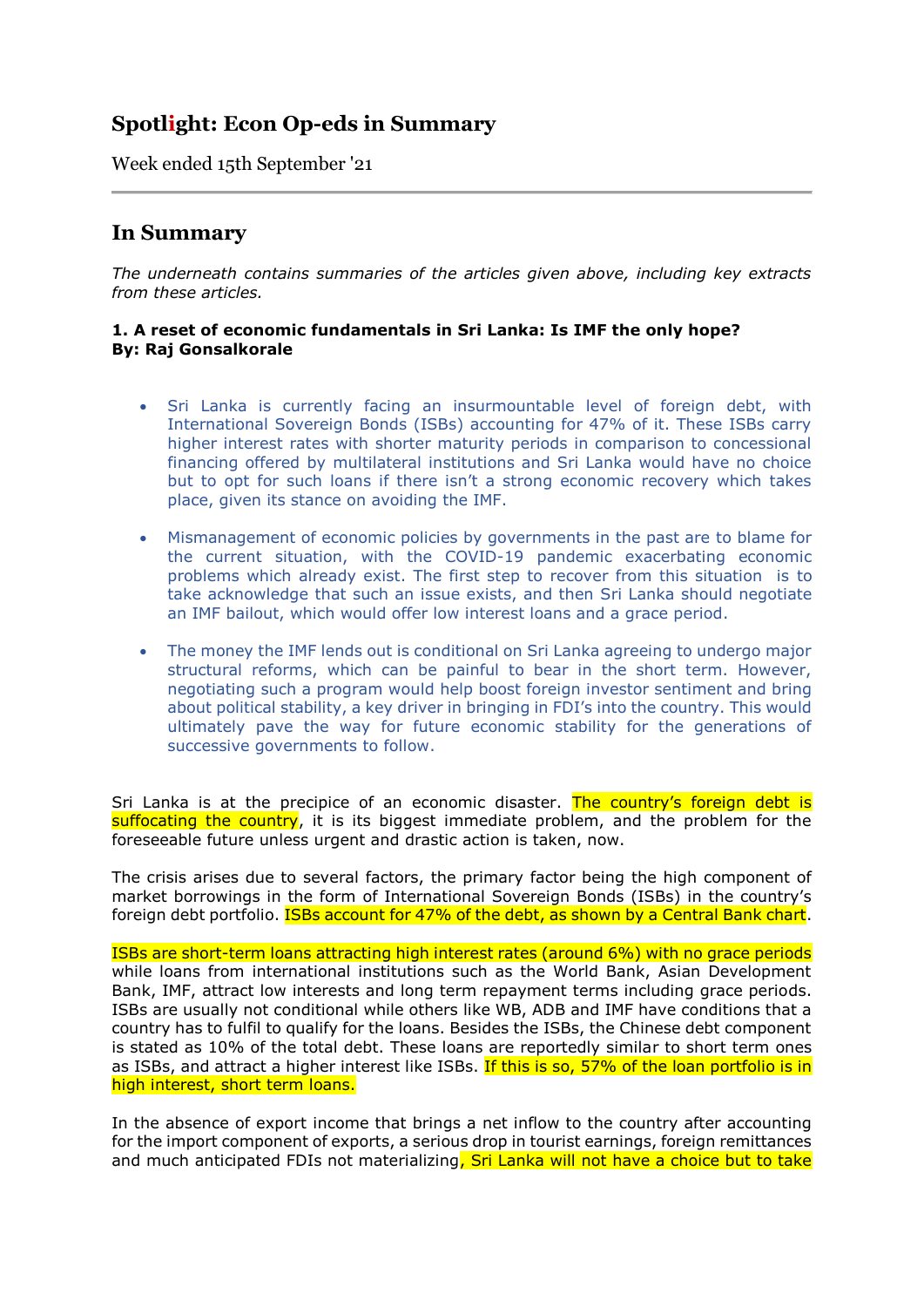more loans in the form of ISBs and other high interest, short term loans, to repay loans and interest components that will be falling due.

#### **Skating on thin ice**

It is perhaps time that the country came to terms with the fact that we are skating on thin ice and pretending there is no berg at the bottom of the iceberg and only its tip. What is visible in an iceberg, its tip, is only a small part of the entirety of the iceberg, and Sri Lanka's debt problem is that big part of the iceberg which politicians do not wish to see, preferring to see only the tip. The Titanic sank because of the underestimation of the unseen part of the iceberg it collided with. Sri Lanka could be the next Titanic.

In the past, Sri Lanka managed to settle large debt repayments with foreign exchange inflows from exports, tourism and foreign emittances, and also build a small reserve for a rainy day. Today that reserve is down to  $$ 2.5$  bn, while our accumulated debt is around \$ 35 bn without counting the interest component of this debt.

The spin that is given to Sri Lanka's economic woes reminds one of very commonly used Australian and New Zealand expression, "She'll be right, mate". This is a frequently used idiom in Australian and New Zealand culture that expresses the belief that "whatever is wrong will right itself with time". In recent years, the term has taken on a less than flattering connotation, with "a she'll-be-right attitude" referring to a willingness to accept a low-quality or makeshift situation rather than seek a more desirable solution. This definitely rings a bell with regard to the situation in Sri Lanka. Postponing the inevitable, and administering stop gap measures seem to be the modus operandi that seems to be a common thread that links all politicians.

#### **Economy in dire straits**

Internal mismanagement over the years, the economic situation in the rest of the world on account of the pandemic, and not having a clear direction for now, and the next 10-20 years, have all contributed to this artificial situation.

The President and the rest of the country must come to terms with the fact that she, meaning the Sri Lankan economy is not all right. That is the first thing that must happen. The Sri Lankan economy, its structural fundamentals, and its financial situation is in a perilous state and that is a kind word to use to describe an extremely dire situation. The country has a short-term policy of virtually robbing Peter to pay Paul, and scraping money from any quarter in order to settle foreign debt, and fund essential imports in order to survive.

#### **Steps to take**

Firstly, the economic fundamentals and the foreign policy of the country, which have a relationship to global political relationships, have to be questioned, assessed, and reset where necessary. In a sense, one should question which side of the bread slice is buttered, meaning, if the country's future is to be based primarily on export earnings, then questions like, where do we export now, where does the biggest future potential lie and whether our foreign policy is conducive to sustain and grow export markets needs to be questioned.

It is understood that Sri Lanka's primary export markets are to Western nations and the country has a trade balance in Sri Lanka's favour when it comes to these countries. On the other hand, China, a country very supportive of Sri Lanka at all times, reportedly has a substantial trade balance in their (China's) favour. While efforts need to be made to address this situation, it should surely be important to examine whether Sri Lanka's foreign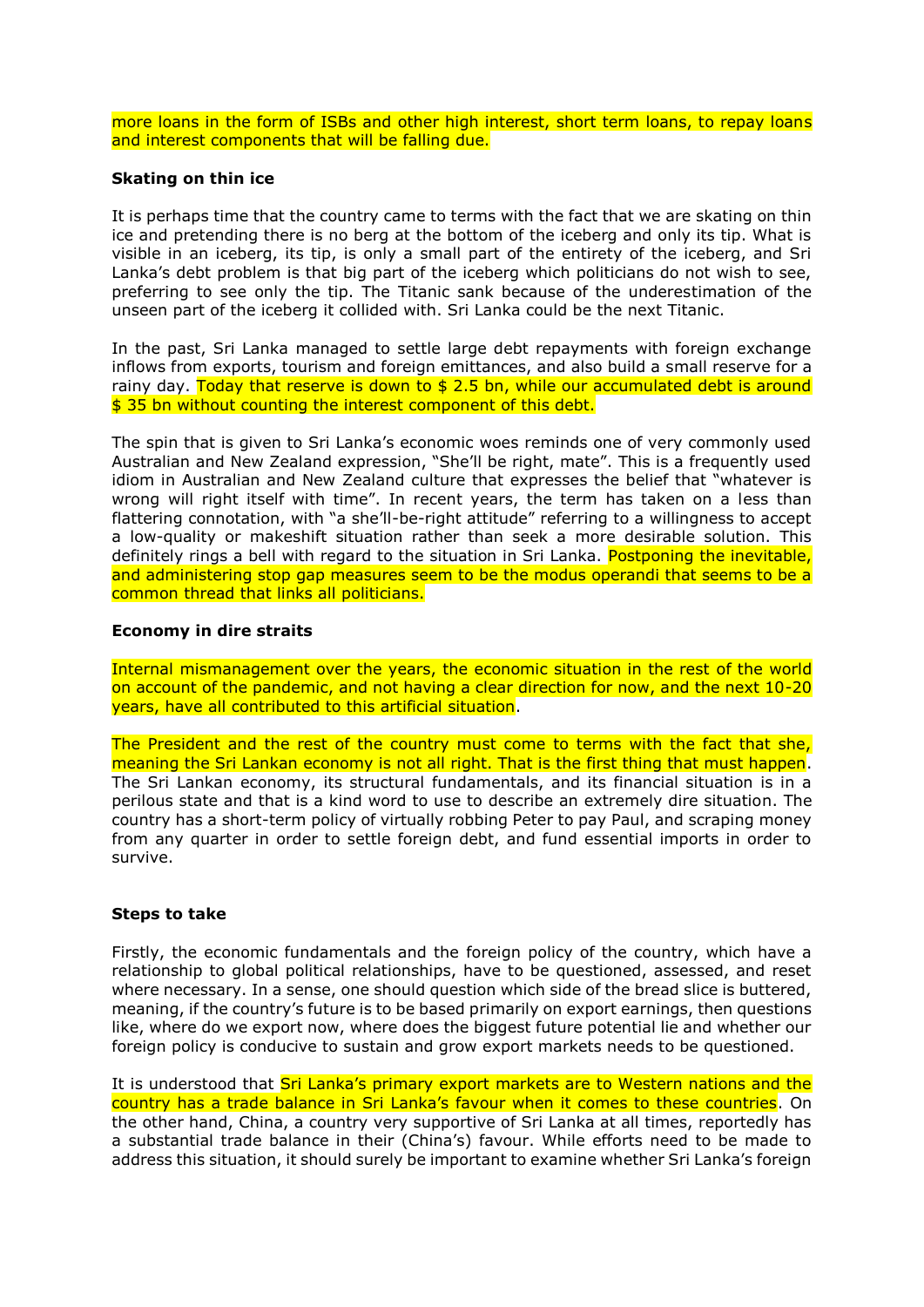policy is conducive or not to support the overall future direction of export markets and earnings.

The width and depth of Chinese economic associations with a multiple number of developing countries is substantial and is a reality that needs to be known and faced. Sri Lanka is well aware of this, and the extent of their portfolio of direct and indirect loan facilities, and equity participation is probably not known in its entirety by the public.

Sri Lanka however cannot go down the path it has been traversing for a considerable period of time, and it needs to diversify its own equity and loan facility portfolios with international bodies and countries who are their primary export markets. China too should become an investor in Sri Lanka and importer of products and services from Sri Lanka and not just a lender.

In relation to exports, it is not clear whether what is being reported as export earnings are presented as net export earnings after accounting for the import component of the exported item/s. A gross export earning is like a mirage particularly where there is a very high import component. The long term future benefits will naturally accrue only if the import component decreases in order to give the exporter and the country a higher earning component. This is where a value adding export industry is needed and earnings increased either by using more and more local inputs, or where the exported value has a substantially higher margin over the imported component.

While Sri Lanka has been moving in this direction, this needs to be the policy that underpins the export industry. Tax incentives perhaps should be enhanced for export industries that have a substantial local cost component and/or where the value adding component is high. Much has been written about the need somehow to recommence tourism as soon as possible, and also to recommence overseas travel for workers employed overseas. Both income earners are critical for the country's survival and it is hoped both will commence soon. However, both have an international dependency and therefore the status of the pandemic in other countries.

While it is an understandable reaction when faced with a devastating pandemic that has caused economic havoc throughout the world, to curtail imports and conserve foreign exchange, it is a very short term measure as many economists have pointed out.

## **Time for a bailout**

From all accounts of expert economists, it appears that Sri Lanka needs a bailout with long-term, low interest loans, with a grace period to tide over the current economic situation that is going to prevail at least for another two to three years, if not more. The IMF is the only obvious institution that comes to mind to obtain such a bailout as that is more or less their core business.

Of course, any such bailout will be conditional on Sri Lanka agreeing to major structural reforms. Some of these will be painful in the immediate to short term, but they will be less painful than the repercussions of an economic collapse or a marginal existence with ad hoc borrowings to sustain the country.

A weak economy will impact on the popularity and the credibility of a government and it will provide ample opportunities for Opposition parties to destabilise the Government. Political stability, the one key criteria that foreign investors will look for when they make decisions about investing in Sri Lanka, will be gravely impacted, and the much anticipated Foreign Direct Investments (FDIs) will be hard to come by.

All above economic worries will destabilise the rupee even further from its present status. Today, the market rate that commercial banks pay to purchase US Dollars outside of the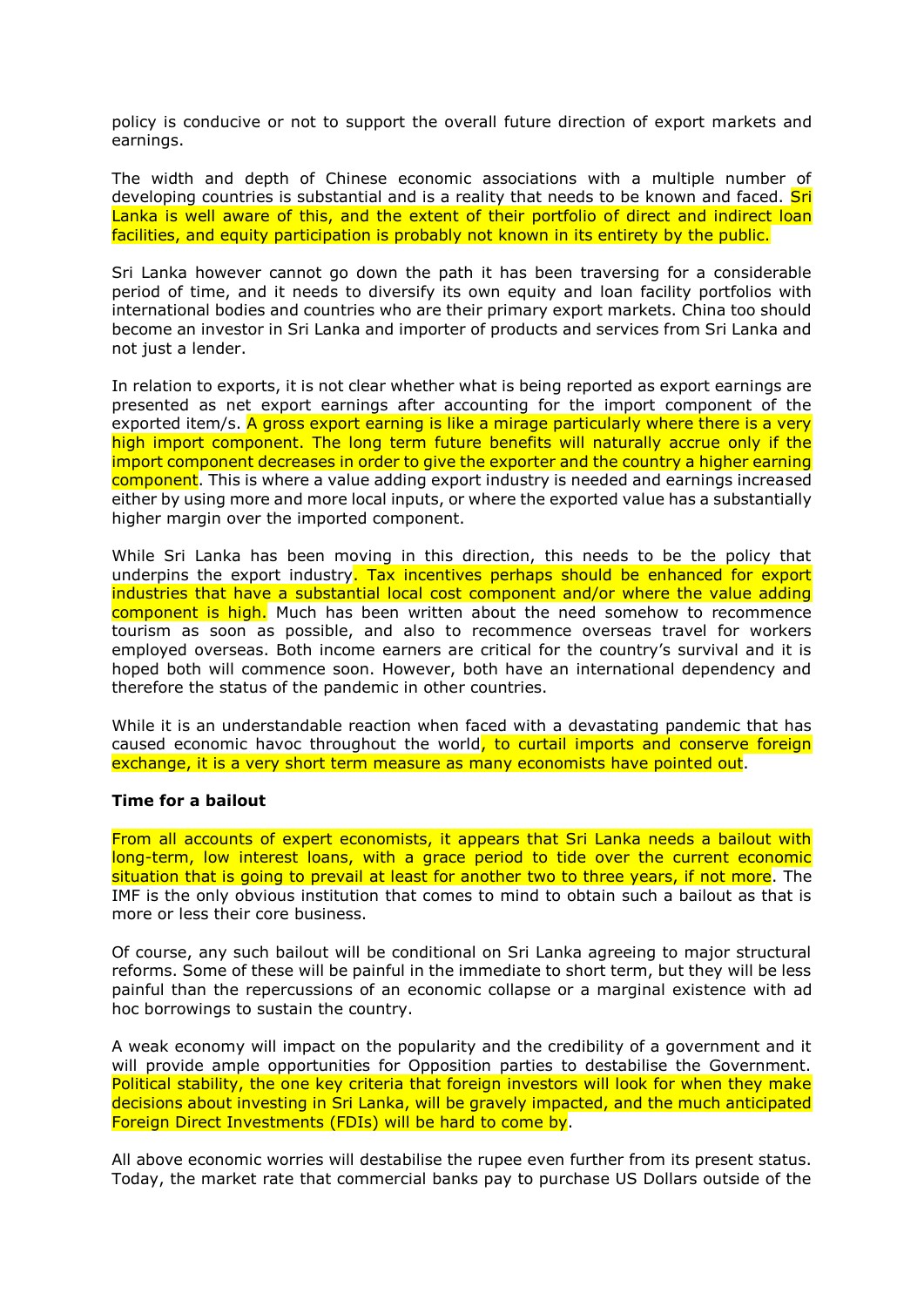Central Bank rate is said to be between Rs. 230 to Rs. 240 for one US Dollar although the Central Bank rate is Rs. 202. This dichotomy is real, and it is not a fantasy according to reports from Sri Lanka. Many suspect that the real value of the Sri Lanka value is far worse and if allowed to float, it will sink Sri Lanka.

The current de facto devaluation is bound to exacerbate unless the country's economy is stabilised, and its economic fundamentals are reset in such a manner that it can prepare the country for its next many generations and for them not to live a lie perpetrated on them by successive governments.

[For the full article](https://www.ft.lk/opinion/A-reset-of-economic-fundamentals-in-Sri-Lanka-Is-IMF-the-only-hope/14-723054) - Refer Daily FT

## **2. Policy changes vital for export growth in a challenging environment By Nimal Sanderatne**

- Extreme low levels of foreign reserves, high foreign debt, increasing import expenditure and negligeable levels of tourism earnings are forcing the government to continue the activities related to the export industry despite the risk posed by the ongoing pandemic, as export earnings now play a major role in the country facing external crisis.
- However, in order to further develop the export industry, a change in mindset is crucial. The country will need to adopt economic reforms and enhance export competitiveness. These reforms include providing incentives for export industry as well as addressing the difficulties that exporters have to face. Import restrictions have a negative effect towards export growth as it has limited raw materials that are much needed for the export growth.
- To do so, the current issues such as the possible withdrawal of GSP plus needs to be handled diplomatically. Further the current breeches of WTO agreements must be corrected, by informing the WTO of import policies and getting their permission for their waiver. Alongside these measures export growth requires a whole thrust of policies that would ensure competitiveness in price and quality in international markets.

"Export or perish." Never has this economic advice been more relevant and appropriate to Sri Lanka than today.

## **Challenging environment**

Amidst the raging spread of COVID-19 and the extended lockdown, the Government is doing its best to ensure that the country's export capacity is not hampered. However, a sustainable growth in exports requires a change in mind set that will adopt economic reforms that will enhance export competitiveness.

## **COVID restrictions**

The need to ensure that the country's export growth is not hampered by the spread of COVID-19 and the restrictions placed by lockdowns and on travel is self-evident. In as much as it is vital that production is not hindered by the prevailing conditions, it is imperative that trade policies are reformed to encourage and provide incentives for sustained export growth. The plethora of difficulties and disincentives for export growth must be addressed.

## **Importance of exports**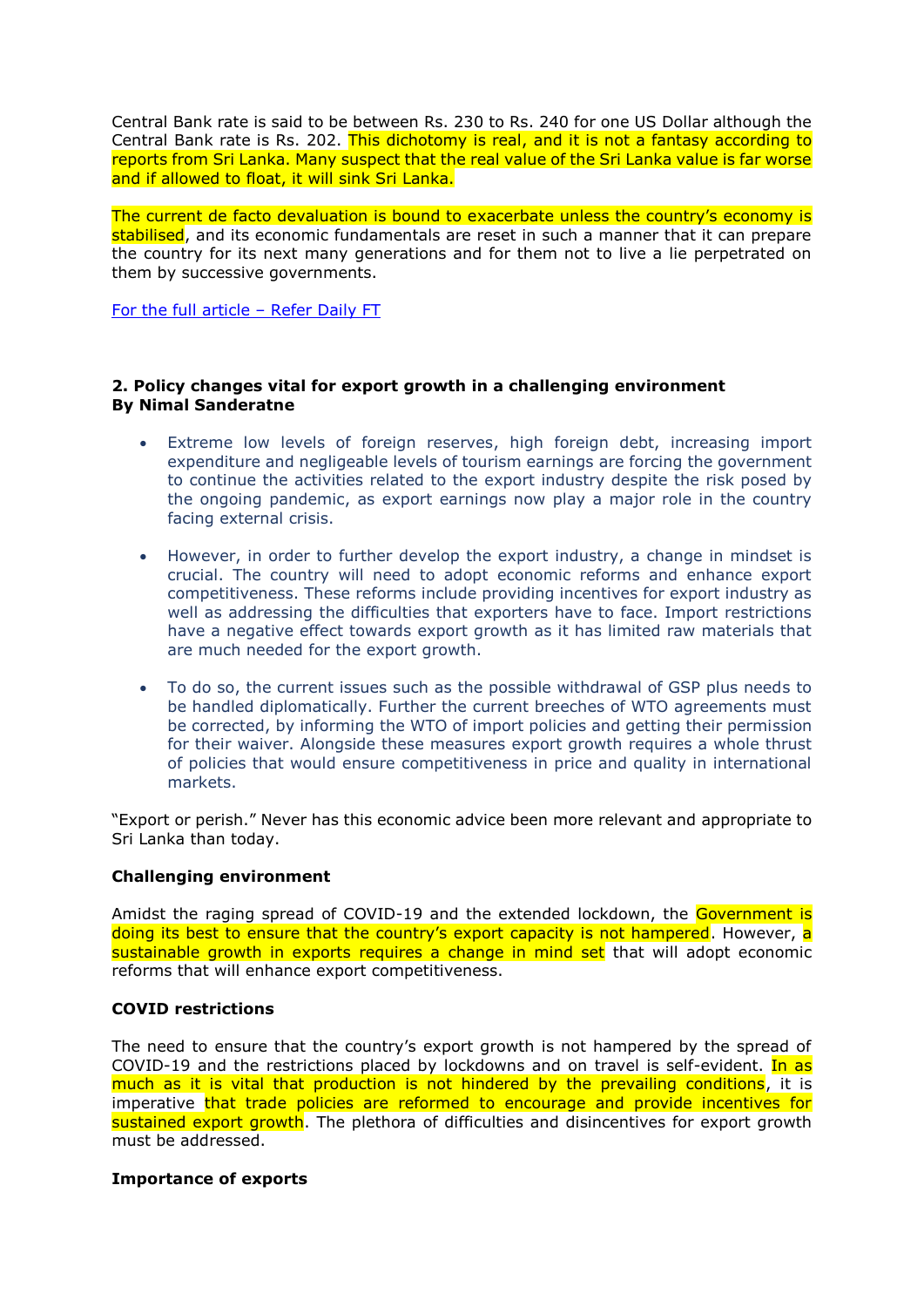Export growth has gained a special importance owing to the low level of the country's reserves, foreign debt repayments, increasing import expenditure and negligible tourist earnings.

In fact, even with a satisfactory performance of exports, it would be difficult to cope with the current requirements of foreign currency. While **foreign assistance is vital to cope with** the current economic difficulties, economic reforms are needed to develop an export competitive economy.

## **Containing COVID**

As the international experience has demonstrated containing COVID is enormously difficult. Furthermore, it requires a vast amount of foreign expenditure on medical equipment and vaccines.

#### **Import expenditure**

Sri Lanka can hardly meet its essential import expenditure. Foreign reserves have dropped to a perilously less than US\$ 3 bn. Furthermore, COVID is reducing economic output.

#### **Export manufactures**

This is especially so with respect to the danger of COVID controls restricting export manufactures. The loss of production in economic activities implies the loss of employment and incomes. This has already happened and unemployment and poverty has increased significantly.

Developed countries can afford to shut down their economies to some extent and ensure the livelihoods of their people by providing income support for livelihoods. They could also forego production of goods and services as they have financial resources and foreign currency reserves.

#### **Sri Lanka's economy**

The Sri Lankan economy does not have these resources. The public finances are in a parlous state with the entire revenue being absorbed by debt servicing and salaries of public servants.

## **Lockdown**

The perilous state of the Sri Lankan economy makes lockdowns a danger to the livelihoods of people and the stability of the economy. The fragile state of the country's foreign currency reserves makes it expedient to ensure the production of the country's exports.

#### **Critical issue**

The critical issue is that the lockdown to contain COVID should not jeopardize vital economic activities such as export production. Hence a lockdown while "essential economic activities" were permitted. These included export manufactures and suppliers of essential items such as food, medicines and services such as banking. Only time will tell whether such a lockdown will contain COVID-19.

## **Threats**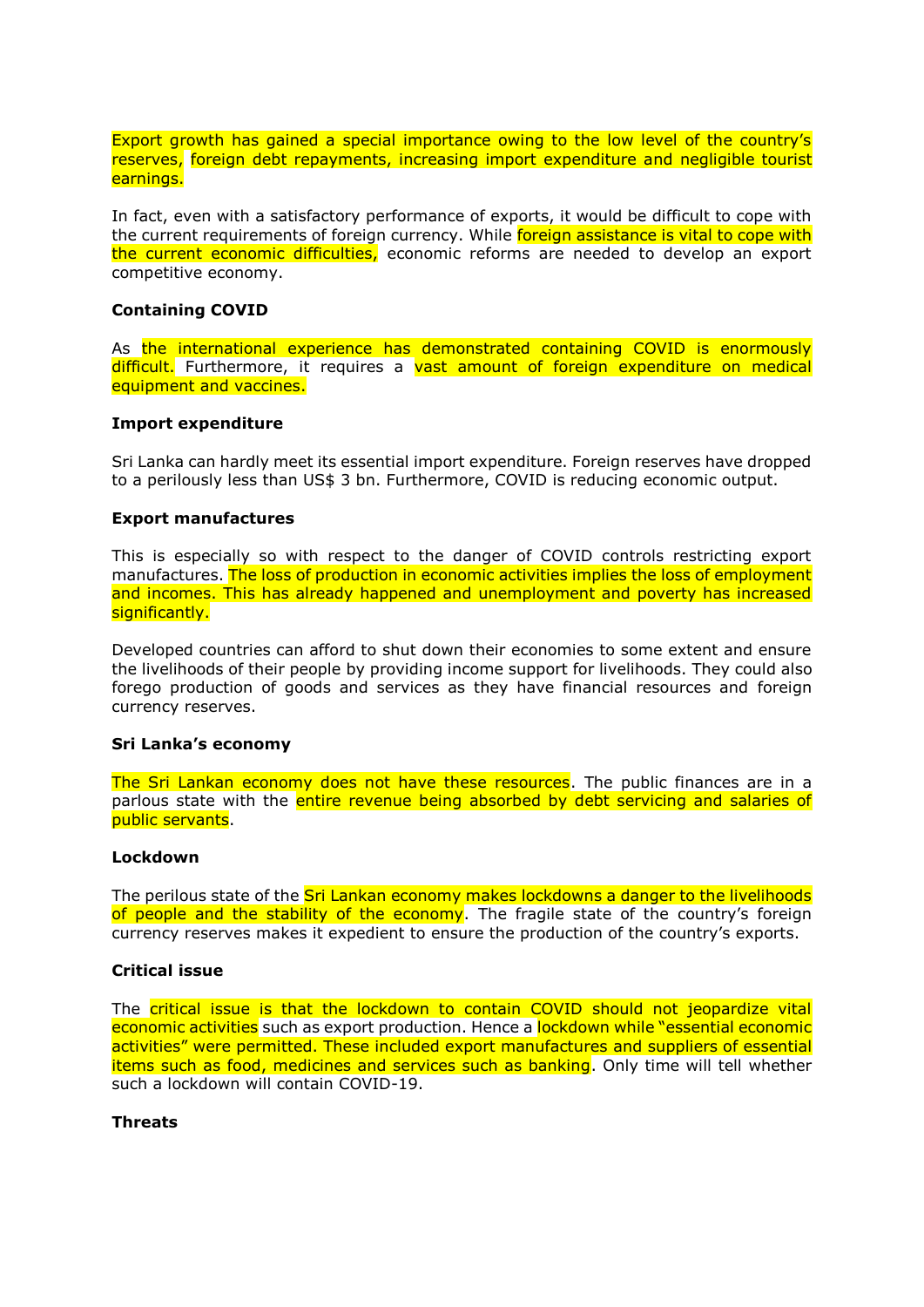Threats to the country's export growth do not come from COVID alone. The difficulties posed by COVID will pass away in the fullness of time. However, the spectrum of disincentives and difficulties that exporters have to face need to be addressed.

These include the **possible withdrawal of the GSP plus concession**. The Government must understand and appreciate that its withdrawal will confer serious disadvantages disincentives to several categories of exports. These include apparel, sea fish, ceramics and other industrial exports.

## **Diplomacy**

More conciliatory and diplomatic approaches are needed to resolve this threat.

In the first instance the several breeches in the WTO agreements must be corrected. This includes the need to inform the WTO of import policies and get permission for their waiver. A more conciliatory approach to the issues of human rights rather than further violations is needed to convince the international community of the country's respect for human rights.

#### **Import policies**

Apart from the breeches of WTO regulations, the current import controls pose serious difficulties. There are shortages of raw materials and inputs and uncertainties in their availability and increasing costs. There is a dire need to reform trade policies.

#### **Performance**

Despite the challenging environment, fortunately, or fortuitously, export manufacturing has displayed a strong resilience amidst difficult conditions of the spreading COVID and country-wide lockdowns. Export have increased in the first half of the year, and in the months of June and July this year, exports reached US\$ 1 bn.

#### **Longer view**

Sri Lanka has been, is and will be an export-import economy. Like other small countries, our survival and prosperity depends on the growth of our exports. This in turn requires economic policies that are conducive to making the country's economic environment and policies conducive to export competitiveness.

The first step is a change in the mind-set that the country's economic future lies in import substitution. There must be significant economic and trade reforms to make the country's exports competitive internationally.

## **Trade policy reform**

The rationale for trade reforms appear to be little understood. In fact, even the economic truism that exports and imports are two sides of a coin is hardly understood by wellmeaning policy makers. They are also **blind to the fact that successful exporting countries** are those with the least tariffs on imports. Singapore is the prime example.

#### **Recapitulation**

Increasing exports is imperative. At the best of times, the country's export performance is vital for the external finances, employment, incomes and livelihoods of a significant proportion of the population. In the present economic bind when reserves are below US\$ 3 bn, the economy cannot bear an increasing trade deficit.